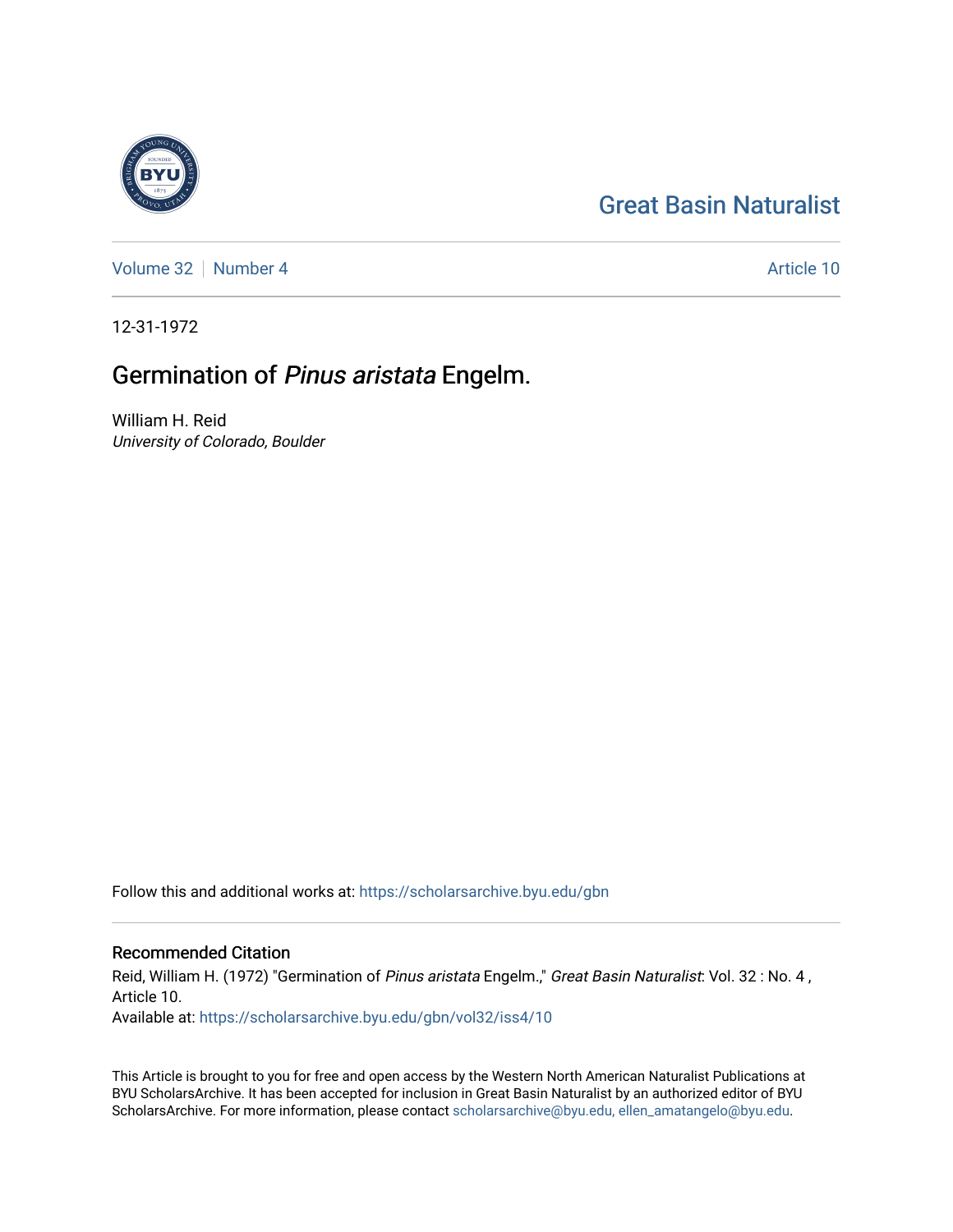### GERMINATION OF PINUS ARISTATA ENGELM.

#### William H. Reid'

ABSTRACT.— Seeds of Pinus aristata Engelm., bristlecone pine, from the type locality at the headwaters of Clear Creek in Colorado have a germination of 80 percent. Germination occurs within 10 days with or without vernalization. Scarified seeds are invaded by fungus and less than 10 percent germinate. Seedlings<br>10 and 180 days old do not survive exposure to -10C (14F) even when exposed<br>to gradually decreasing temperatures to -4C (25F) for five weeks be seedlings work against the reproduction of bristlecone pine.

In a recent study of the *Pinus* subsection *Balfourianae* (the foxtail pines) Bailey (1970) described the eastern California and Nevada populations of P. aristata Engelm. as a new species, P. longaeva Bailey. A review of the literature shows that nearly all botanical work on P. *aristata* has used material from the far western populations now defined as <sup>a</sup> separate species. The Great Basin and Rocky Mountain populations—retained as P. aristata—re- main virtually unstudied.

In Colorado, bristlecone pine occurs in rather small, pure, open stands scattered throughout the south central and southwestern parts of the state. The stands are found between 2500 meters (Cochetopa Pass) and 3700 meters (Cumberland Pass), most frequently on the gravelly soil of south- or west-facing slopes. This paper is part of an analysis of  $P$ . aristata from the type locality—the headwaters of Clear Creek in Colorado—and examines the germinability of the seed in an effort to understand the limited occurrence of this pine.

Seeds used in the study were collected from the north and east slopes of Mount Evans at an altitude of 3000 meters during October 1970. Germination tests were started during April 1971.

SEED MORPHOLOGY.— The seed of  $P$ . aristata is typical of the genus Pinus (Martin and Barkley, 1961). The wing shows wavy, fingerprint-like lines. The testa has a mottled, dark brown surface and a papery brown nucellus. The length of the seeds with wings averages 16 mm. Seeds in <sup>a</sup> sample of 100 weighed an average of 24.5 mg with wings and 22.4 mg without wings.

One hundred seeds were opened; 88 had a firm, white endo sperm and a pale yellow, well-defined embryo, with from 7 to 12 cotyledons. The 12 seeds without healthy embryos contained only a flake of dry tissue.

IMBIBITION.— Fifty seeds with wings removed were submerged in distilled water. At intervals they were removed, blotter dried, and weighed. Initial water uptake was rapid: 18 percent during the first hour. The weight gain continued at a reduced rate through germination (Fig. 1).

<sup>&#</sup>x27;Department of Biology, University of Colorado, Boulder, Colorado 80302.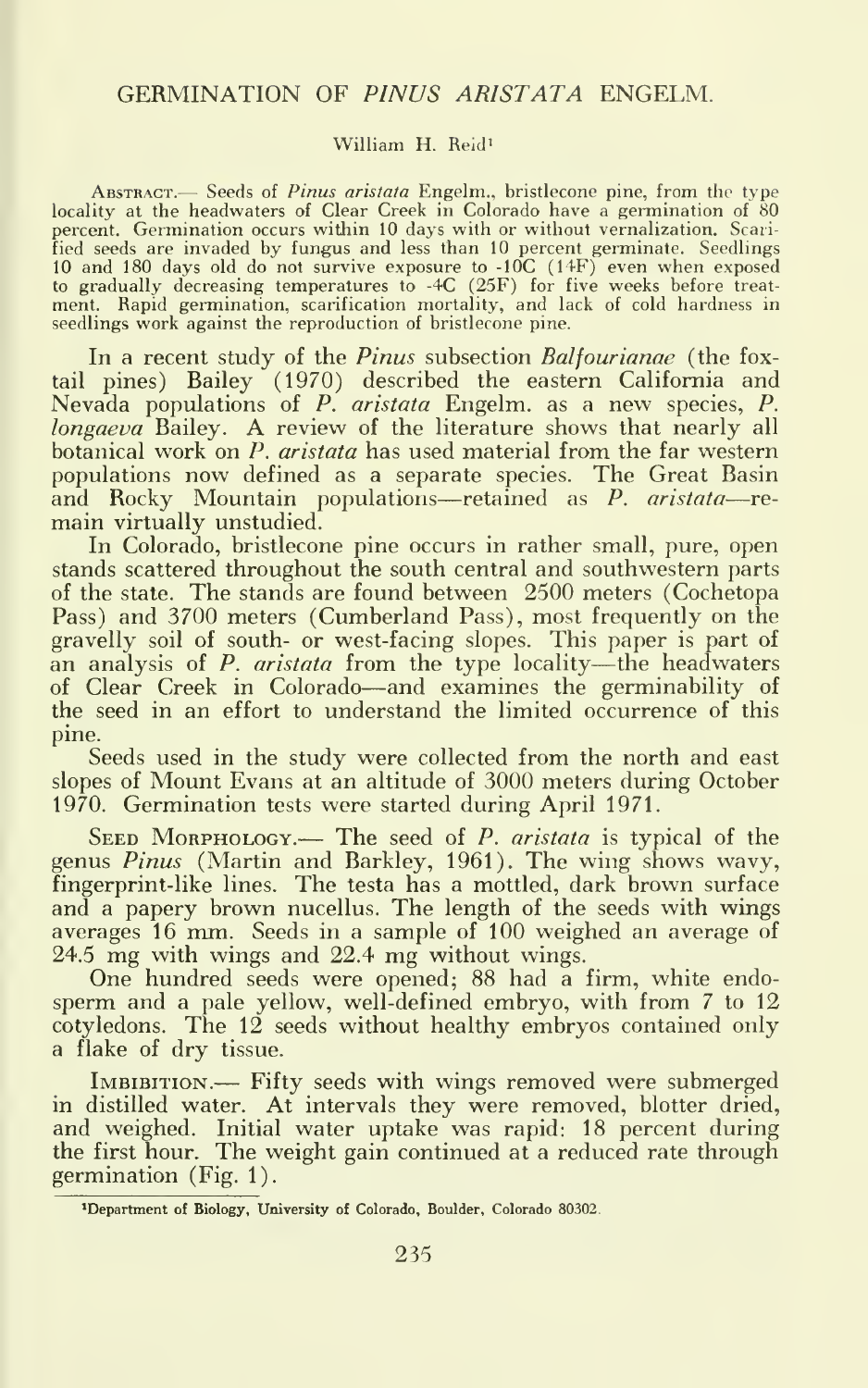

Fig. 1. Imbibition of *Pinus aristata*: percentage weight gain in water as a function of time since immersion.

Germination.— Forty seeds were placed on moist filter paper in petri dishes. Twenty were scarified by making <sup>a</sup> shallow 2-4 mm long cut on the flat side of the seeds. All of these scarified seeds were quickly invaded by fungus and none germinated. Of the 20 unscarified seeds, 15 (75 percent) germinated.

One hundred seeds were planted <sup>10</sup> mm deep in clay pots with four parts sand to one part peat moss. Of these, 80 were exposed to -IOC (14F) for 100 hours prior to planting. Thirty-two of these were scarified as described above. All of the seeds had been col lected in October and had, no doubt, been exposed to subfreezing temperatures prior to collection.

Germination occurred rapidly, with the first plants appearing during the 4th day, and no additional plants occurring after the <sup>1</sup> 0th (lay. Of 20 planted as collected, 16 (80 percent) germinated. Of those vernalized but not scarified, 37 {77 percent) germinated, and only 3 (8 percent) vernalized and scarified seeds germinated. All of the seedlings not used for experiments were alive 60 days later.